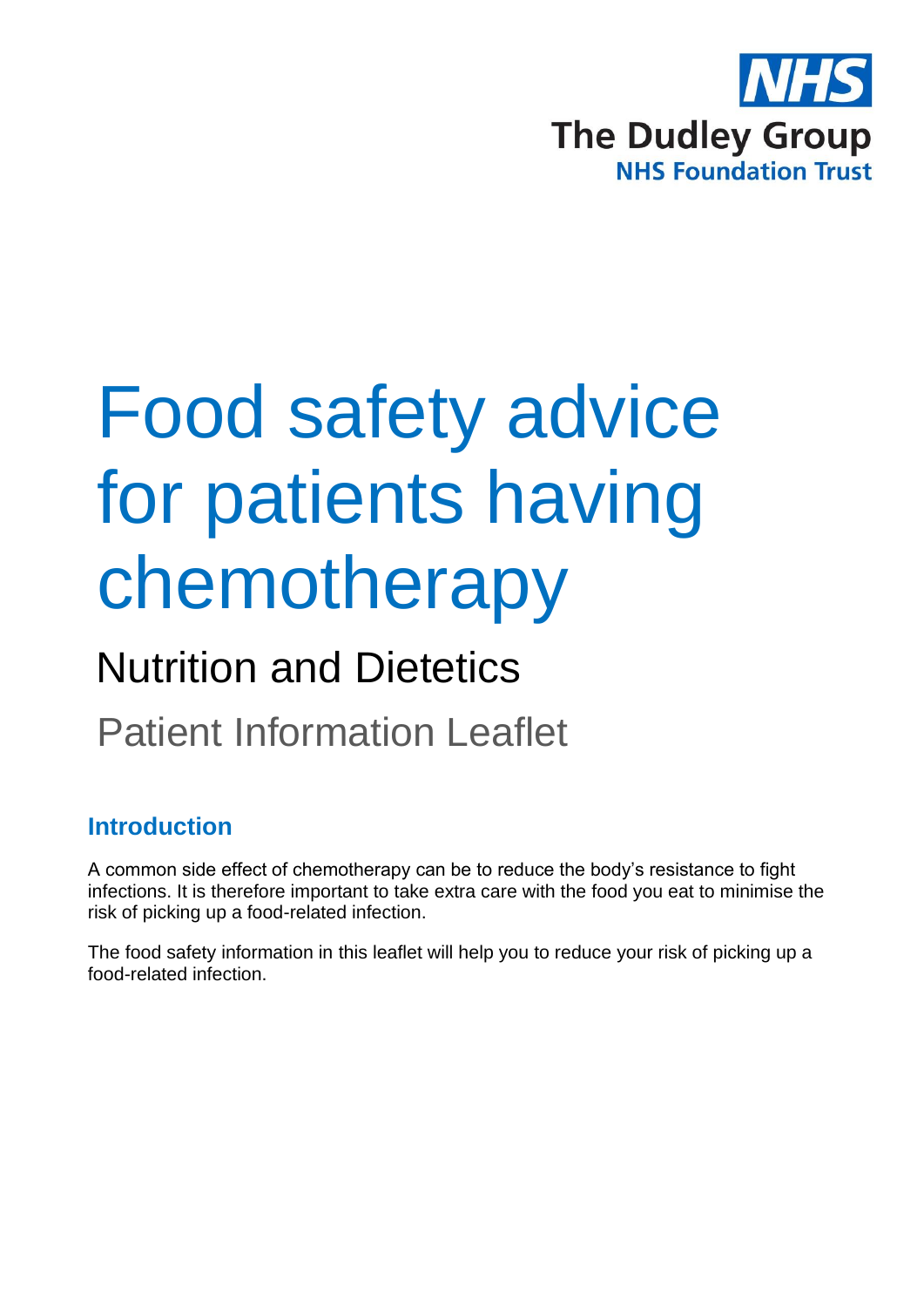| <b>High risk foods to avoid</b>                                                                                                                                             | <b>Safer alternatives</b>                                                                                                                                                                  |
|-----------------------------------------------------------------------------------------------------------------------------------------------------------------------------|--------------------------------------------------------------------------------------------------------------------------------------------------------------------------------------------|
| Unpasteurised milk.                                                                                                                                                         | Pasteurised, sterilised, UHT milk, soya<br>milk.                                                                                                                                           |
| Ice cream from soft whip machines.                                                                                                                                          | Ice cream which is packaged e.g. blocks<br>of ice cream, ice lollies.                                                                                                                      |
| Mould-ripened soft cheese (e.g. Brie,<br>Camembert).                                                                                                                        | Processed cheese spread, cottage<br>cheese, cream cheese (e.g. Dairylea,<br>Kraft, Philadelphia), halloumi.                                                                                |
| Cheese made with unpasteurised milk (e.g.<br>feta, parmesan).                                                                                                               | Pasteurised parmesan, pasteurised<br>mozzarella, paneer made with<br>pasteurised milk.                                                                                                     |
| Blue-veined cheese (e.g. Stilton, Danish<br>Blue).                                                                                                                          | Vacuum-packed hard cheese (e.g.<br>Cheddar, Double Gloucester).                                                                                                                            |
| Products or supplements including yoghurt<br>which are described on the label as bio or<br>probiotic (e.g. Yakult, Actimel).                                                | Any yoghurt that is not described on the<br>label as bio or probiotic including live,<br>plain, Greek and fruit yoghurts.                                                                  |
| Raw eggs or undercooked eggs (including<br>those in homemade mayonnaise, mousse,<br>eggnog).                                                                                | Hard boiled eggs. Shop-bought<br>mayonnaise and other products made<br>with pasteurised egg.                                                                                               |
| Raw and undercooked meat, fish and poultry<br>(e.g. meat which is still pink, sushi, smoked<br>salmon unless the salmon is eaten directly<br>from a freshly opened packet). | Well-cooked meat, poultry and fish.<br>Vacuum-packed cold meats such as<br>ham or turkey stored below 3°C and<br>eaten following the manufacturers'<br>instructions. Tinned meat and fish. |
| Raw or lightly cooked shellfish (e.g. oysters,<br>mussels, prawns).<br>Fresh meat or fish pate.                                                                             | Well-cooked shellfish e.g. prawn curry.<br>Pasteurised pate; and paste in tins or<br>jars that do not need to be refrigerated.                                                             |
| Takeaway foods particularly Chinese or<br>Indian food with rice.<br>Still, bottled mineral water or filtered water.                                                         | Supermarket takeaways or fresh<br>home-cooked food.<br>Freshly run tap water or carbonated<br>water. Ice allowed where it is made from<br>a suitable water source.                         |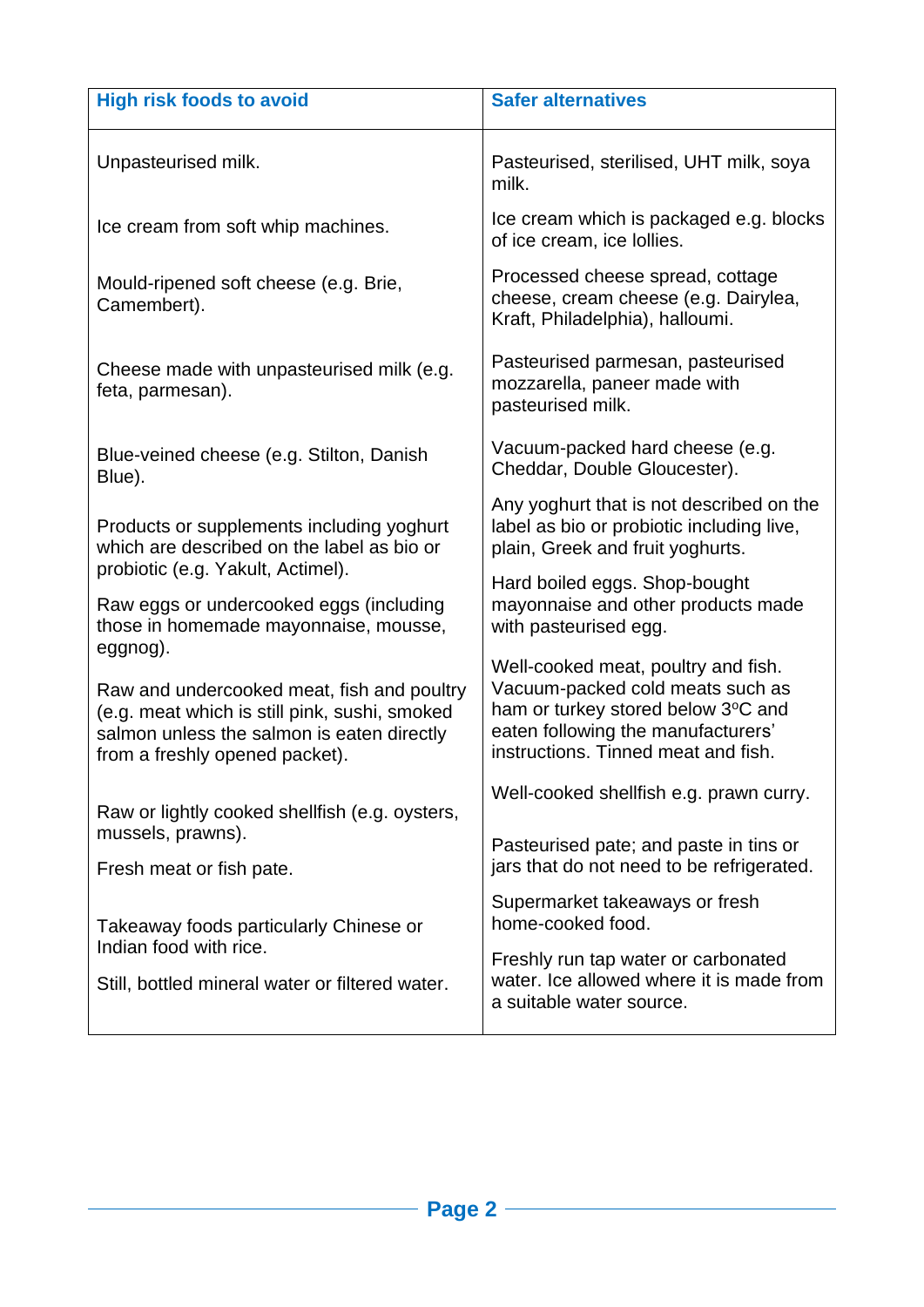## **General food hygiene information**

#### **Shopping**

- Always check use by or best before dates on packaging.
- Avoid buying food with damaged or broken packaging and fruit and vegetables which are bruised or going mouldy. Remember to wash and peel all fruit and vegetables.
- Avoid shops where raw and cooked meats are stored together. Where possible buy pre-packed deli items.
- Shop assistants should use utensils or gloves to handle food.
- Buy chilled or frozen foods last and take them home as quickly as possible. If you cannot get food home immediately, a cool bag can help to keep food at the correct temperature.

#### **Storage**

- Your fridge should be kept between  $0^{\circ}$ C and  $5^{\circ}$ C. Do not overload the fridge or keep the door open as this will increase the temperature.
- Thaw meat and poultry in a fridge and not at room temperature.
- Raw or defrosting meat or fish should be kept at the bottom of the fridge in a covered container to prevent dripping or leaking into the fridge.
- Never refreeze thawed food.
- Eggs should be stored in the fridge.
- Store and use all opened foods according to the manufacturer's instructions. Any remaining tinned food should be emptied out into a clean container and covered with a lid or cling film.

#### **Food preparation**

- Always wash your hands well before preparing any food and wash them between handling raw and cooked foods.
- Change your tea towels and dishcloths regularly and let dishes air dry, if possible.
- Use separate knives and chopping boards for preparing raw meat and poultry, cooked foods and vegetables.
- Wash and peel all fruit and vegetables.

#### **Cooking**

- Cook all food thoroughly following instructions on labels and in recipe books.
- Microwaves can be used for defrosting or reheating food according to manufacturers' instructions but they are not recommended for cooking food.
- Rice should be eaten as soon as it is cooked. Do not eat it once it has gone cold and do not reheat it.